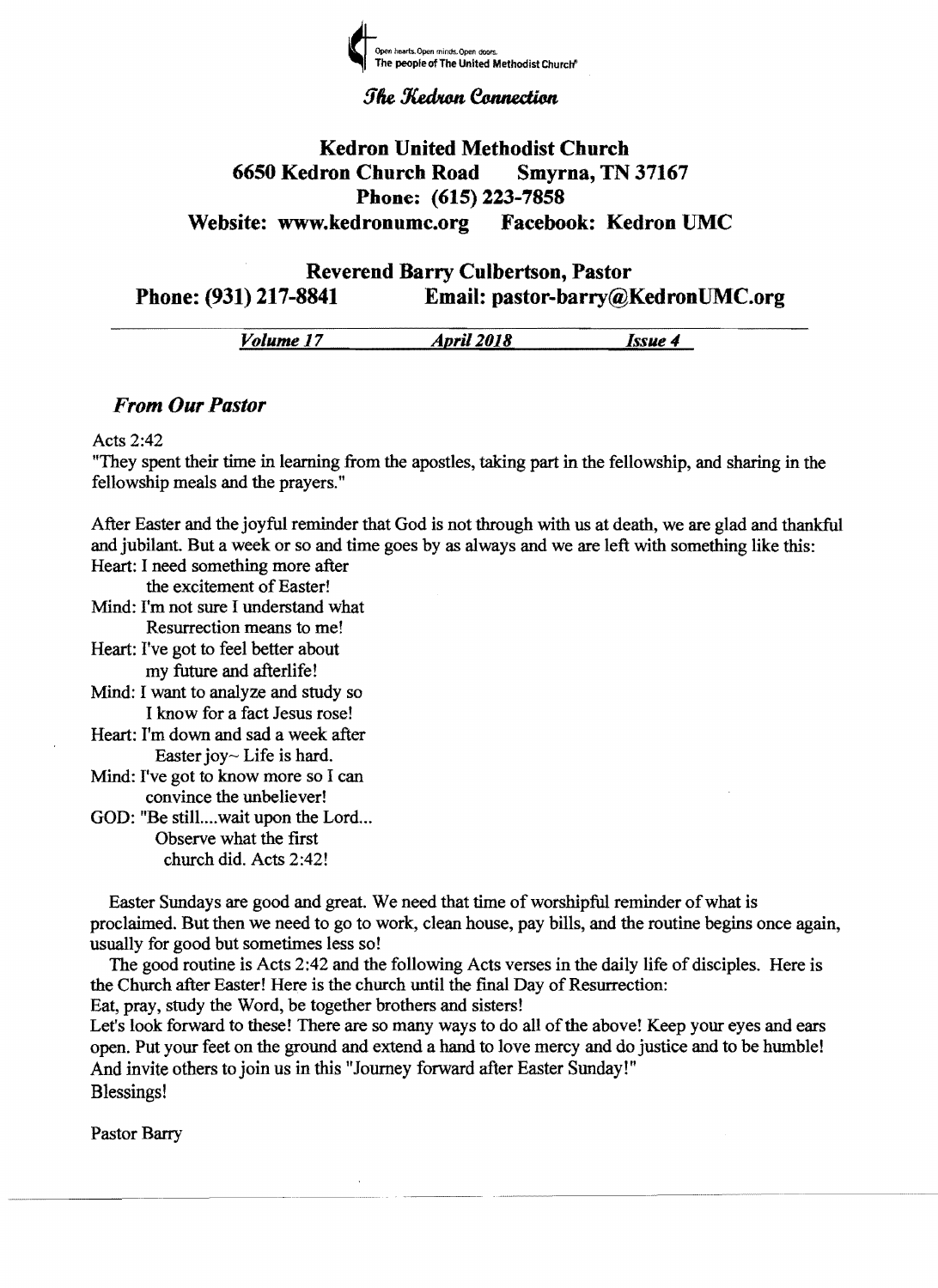#### **Sunrise Service April 1**

Our Easter Sunrise Service will be at Lock's Memorial UMC as the service was at Kedron in 2017. The service will begin at 6:30 a.m.

#### **Easter Morning Worship at Kedron**

Delann Dunbar has written and will direct our Easter program for the morning worship service. We look forward to this day of the celebration of Christ's resurrection.

#### **Fellowship Supper** -  $-$

Our First Wednesday Fellowship Supper will be April 4. We will have our covered-dish meal at 6:30 p.m.

#### **Men's Breakfast**

The April Men's Breakfast will be Saturday, April 7. Breakfast will be served at 7:00 am. in the fellowship hall.

#### **Choir Notes**

Let's practice briefly after worship services in April. We will plan to practice on Sunday, April 22 at  $1:00$  p.m. if that date is convenient for choir members.

#### **Handwork Ministry**

The Handwork Ministry meets the third Wednesday of the month at 10:00 a.m. to knit and crochet. The group will meet  $on$ ---Wednesday, April 18 at the home of Ernestine Clark, 2414 Gauphin Lane, Smyrna

#### **Bible Study**

The Bible Study led by Rev. Travis Perry continues. The group meets at the home of Lytle Hodge on Tuesdays at lOam. The address is 507 Hazelwood Drive, Smyrna

**Luke** 1:78-79 spoken by Zechariah was the quotation in the March newsletter.

#### **Administrative Council**

The Administrative Council will meet on Sunday, April 15. The meeting will begin at 1;00 p.m.

#### **Bucket Offerings**

In April our bucket offerings at Sunday morning worship will be donated to the Nourish Food Bank. This is our local food Bank .

#### **Laity Meeting**

The Rutherford County Laity Fellowship is scheduled to meet on April 23 at Eagleville UMC, 375 Highway 99 East, Eagleville. The meeting will begin at 6:30 p.m. with dinner.

#### Food Bank

You may bring food donations for the Nourish Food Bank to the church the fIrst and second Sundays of the month. Place the food items on the pew in the narthex. The food will be delivered to our local food bank. The suggested items for April are canned fruit and juice. All non-perishable foods are accepted and appreciated.

### **Happy Birthday to:**<br>Jim Pressley *April* 3

Jim Pressley Sue Harris April 9 Linda Alexander April 25

#### **Happy Anniversary to:**

B.L. & Miranda Fraley Rhodes April 24

#### **Who Said This?**

"... They put him to death by hanging him on a tree; but God raised him on the third day and allowed him to appear"

---\_.\_- . ..... -\_......\_-------------

-NRSV  $(hint - Book of Luke)$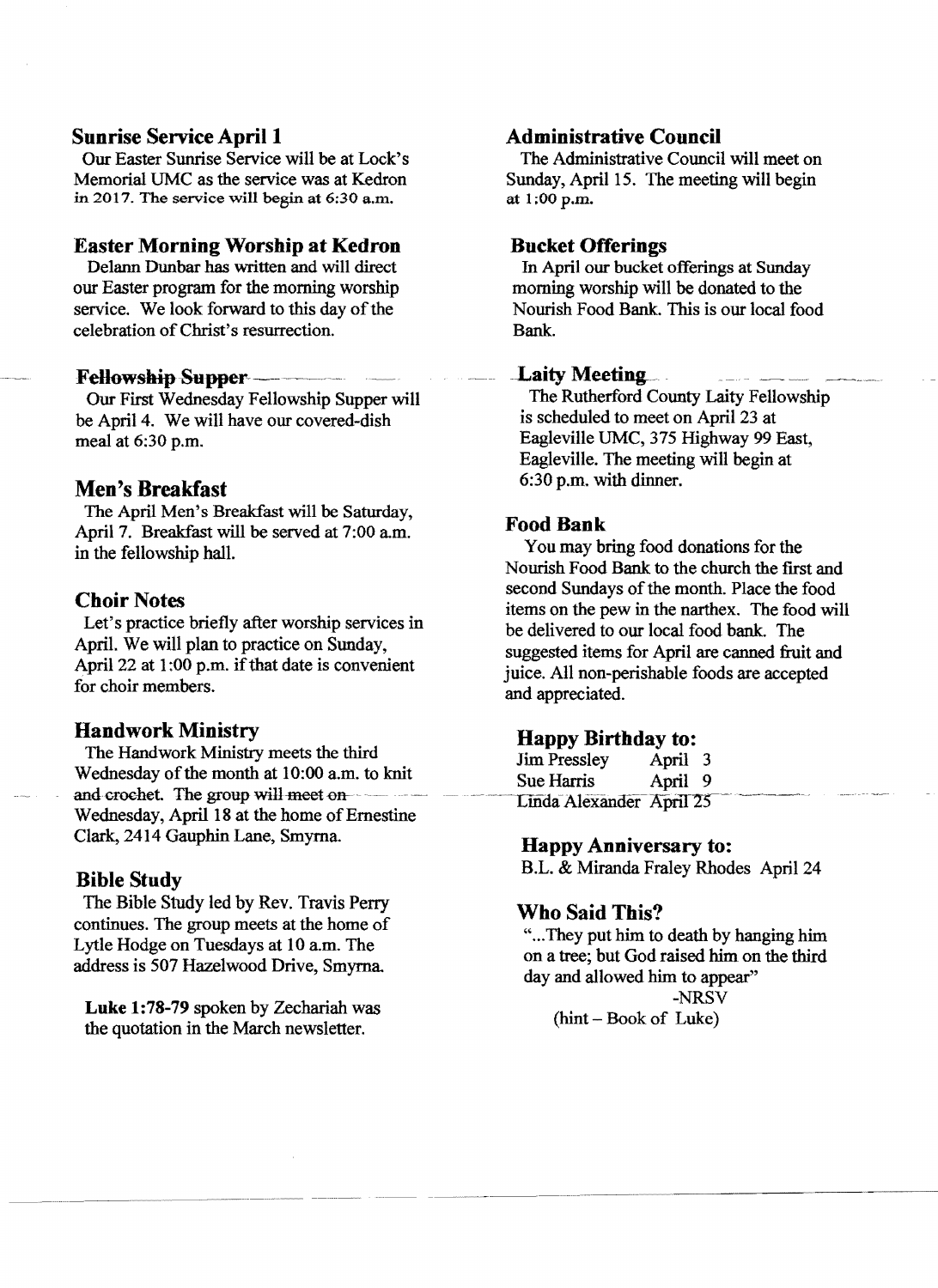#### A **Movable Feast**

Ever wonder why the date of Easter changes from year to year? There is a logic to it, and it goes back to ancient times.

Unlike Christmas, which always falls on a certain date (December 25), Easter by its very nature always falls on a Sunday. And, because the events of Jesus' death and resurrection occurred in the context of the Jewish Passover festival (remember, Jesus and the disciples were Jewish), the date is chosen in conjunction with the lunar calendar, because the Jewish calendar is lunar. So, Easter Sunday is always the first Sunday after the first full moon on or after March  $21$  – the vernal equinox. Thus Easter can fall anywhere in between March 22 and April 25.

#### **Easter Sunday Greeting**

In the joy of Easter morning, the darkness of Jesus' death is turned to light and his death is turned to new life for all God's children. Easter celebrates new life, new joy and new possibilities. This is a special Easter greeting you can share with friends and family.

One: Alleluia! Christ is risen. Response: Christ is risen indeed. Alleluia!





# ~;~ **Calendar**

Easter Day Sunday, April 1: 6:30 a.m. Sunrise Service at Lock's 8:45 a.m. Sunday School 9:30 a.m. Worship Service Easter Program Tuesday, April 3: 10:00 a.m. Bible Study Wednesday, April 4: 6:30 p.m. Fellowship Supper Saturday, April 7:<br>7:00 a.m. Mer Men's Breakfast Sunday, April 8: 8:45 a.m. Sunday School 9:30 a.m. Worship Service 10:30 a.m. 20 minute Choir Practice Tuesday, April 10: 10:00 a.m. Bible Study Sunday, April 15: 8:45 a.m. Sunday School 9:30 a.m. Worship Service<br>10:30 a.m. 20 minute Choir 20 minute Choir Practice 1 :00 p.m. Administrative Council Tuesday, April 17: 10:00 a.m. Bible Study Wednesday, April 18: 10:00 am. Handwork Ministry at Ernestine Clark's home Sunday, April 22: 8:45 a.m. Sunday School 9:30 a.m. Worship Service  $10:30$  a.m. May new sletter information due. Email: 1 :00 p.m. Choir Practice Monday, April 23: 6:30 p.m. Rutherford County Laity at Eagleville UMC Tuesday, April 24: 10:00 a.m. Bible Study Sunday, April 29: 8:45 a.m. Sunday School<br>9:30 a.m. Worship Servic Worship Service 10:30 a.m. 20 minute Choir Practice